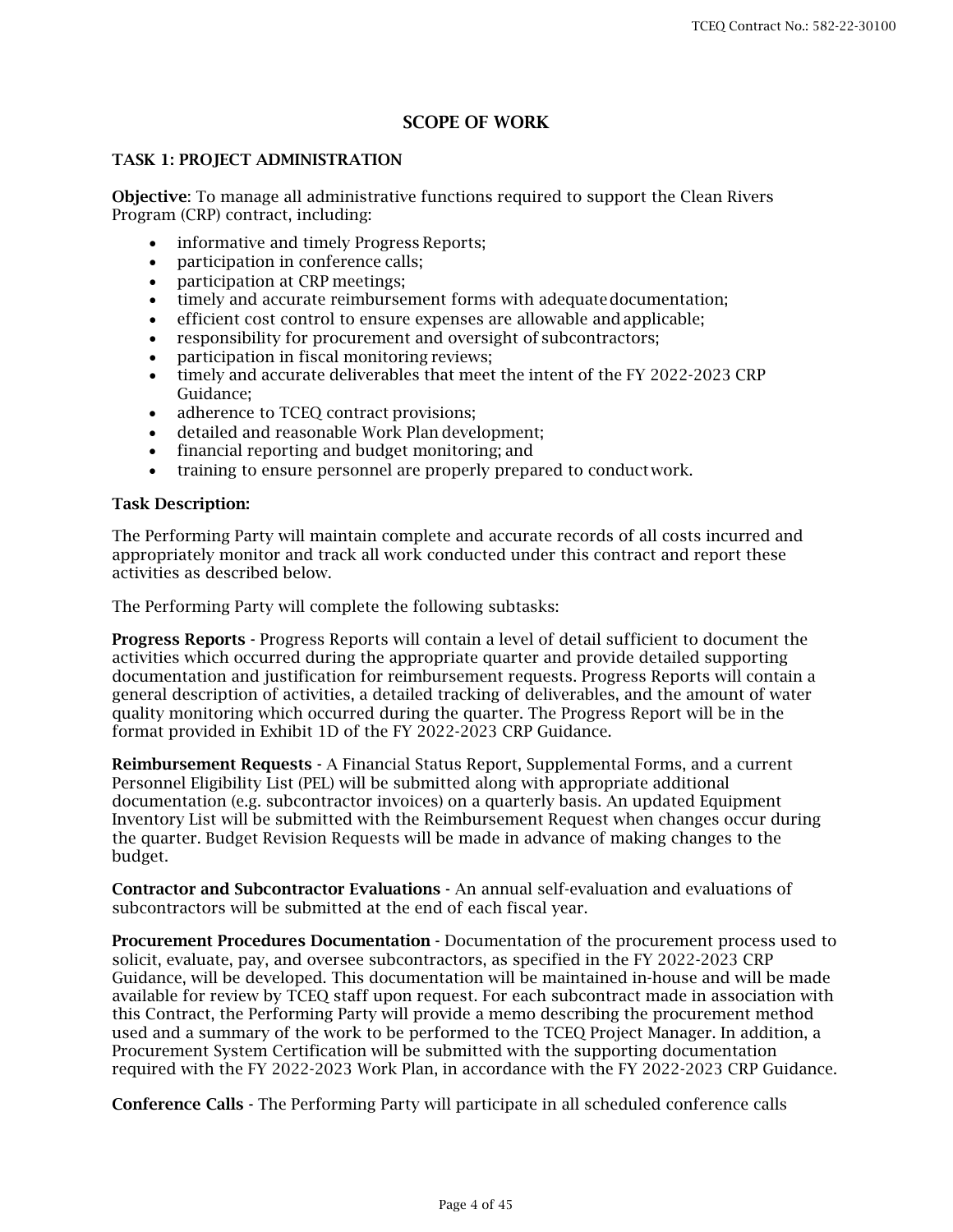unless other arrangements are made with the TCEQ Project Manager.

Conferences and Training Events or Other Events - The Performing Party will participate in meetings and training events as scheduled by CRP. All non-CRP conferences and training events need to be pre-approved by TCEQ prior to incurring costs associated with such events.

Documentation for Desk Review or On-Site Visit - Detailed supporting documentation, in addition to the quarterly reimbursement documentation, will be made available upon request. The additional supporting documentation will include those items outlined in Exhibit 1B of the FY 2022- 2023 CRP Guidance. In the case of an on-site visit, the appropriate Performing Party personnel will be available during the visit.

FY 2024-2025 Work Plan and Supporting Documentation - The Work Plan and supporting documentation will be prepared and submitted as specified in the FY 2024-2025 CRP Guidance. Supporting documentation will include (as applicable): budget by category, budget by task, PEL, fringe rate methodology, indirect rate methodology, allocated costs documentation, equipment purchase request list, equipment inventory, a list of sub-contracted tasks, a list of known training events/conferences, and a signed Procurement System Certification. The Work Plan will include the tasks and deliverables outlined in the FY 2024-2025 Guidance and will be negotiated with TCEQ Project Manager. A list of all deliverables in due date order will be submitted with the final Work Plan.

#### Deliverables and Due Dates:

#### September 1, 2021 through August 31, 2022

- A. Progress Reports December 15, 2021; March 15 and June 15, 2022;
- B. Annual Self-Evaluation and, if applicable, Subcontractor Evaluations August 31, 2022;
- C. Procurement Procedures Documentation Memo within 30 days after the subcontract is executed; and
- D. Additional Supporting Documentation for Desk Review or Site Visit upon request.

#### September 1, 2022 through August 31, 2023

- A. Progress Reports September 15 and December 15, 2022; March 15, June 15, and August 31, 2023;
- B. Proposed FY 2024 2025 Work Plan and Supporting Documentation December 15, 2022;
- C. Final FY 2024 2025 Work Plan and Supporting Documentation February 1, 2023;
- D. Annual Self Evaluation and, if applicable, Subcontractor Evaluations August 31, 2023;
- E. Procurement Procedures Documentation Memo within 30 days after the subcontract is executed; and
- F. Additional Supporting Documentation for Desk Review or Site Visit upon request.

#### TASK 2: QUALITY ASSURANCE

Objective: To conduct data collection activities in accordance with an integrated system of quality management activities involving planning, assessment, implementation, training, and quality improvement. This task addresses objectives and processes for:

- Quality Assurance Project Plan (QAPP) development andimplementation;
- laboratory quality assurance;
- data review, verification, and validation;
- oversight of project(s); and
- special studies project planning.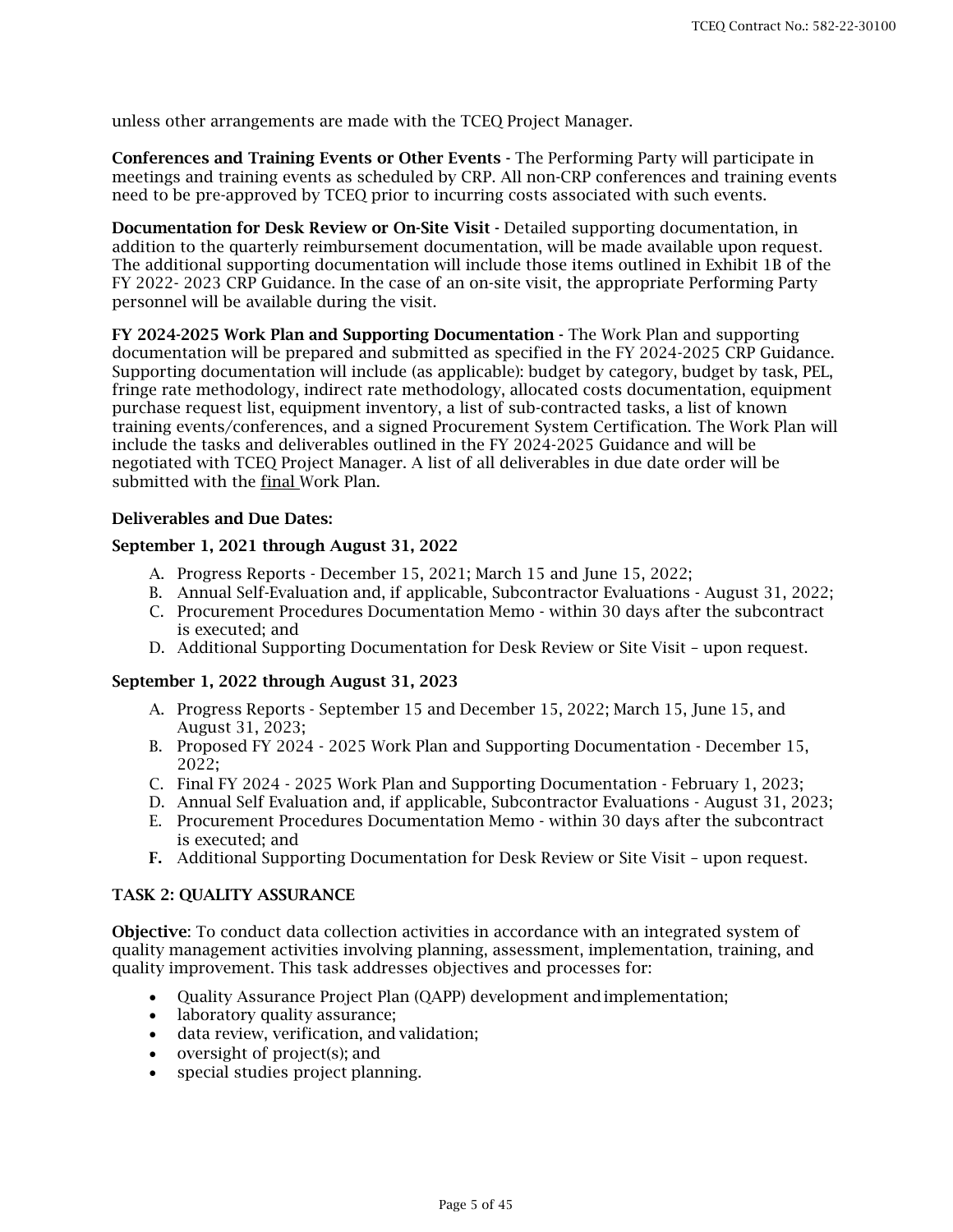### Task Description:

All work funded by this contract that involves the acquisition of environmental data generated from direct measurement activities, collected from other sources, or compiled from computerized databases and information systems will be planned in consultation with TCEQ and documented in a fully approved TCEQ QAPP before data collection can be implemented.

The Planning Agency will complete the following subtasks described below:

NELAP Accreditation - Laboratory data will be produced by laboratories (and subcontracted laboratories) whose quality assurance program is consistent with the NELAC Institute (TNI) standards.

Basin-wide QAPP - The Basin-wide QAPP will be submitted to TCEQ in the TCEQ-approved shell format. Only those sites covered by the QAPP and parameters satisfying the requirements of Texas Water Code (TWC) Chapter 5, Subchapter R (TWC § 5.801 et seq) and 30 Texas Administrative Code (TAC) Chapter 25, Subchapters A and B will be included in the document. The Performing Party will address all TCEQ comments and submit the revised QAPP to TCEQ within 30 days after receiving comments from TCEQ.

The Performing Party will secure written documentation (signature in the QAPP or Adherence Letter) from participants under the QAPP stating their awareness of and commitment to adhere to the requirements contained in the QAPP and any appendices and amendments. This documentation will be maintained as part of the Performing Party's quality assurance records. Copies of all Adherence Letters must be forwarded to TCEQ no later than 45 days following TCEQ's approval of the QAPP, but prior to the monitoring event. (Note: Adherence Letters are not required for entities who sign the QAPP). The Performing Party will distribute the QAPP to all participants (including the laboratory). Documentation of distribution and acknowledgement of receipt will be maintained by the Performing Party and be available for review during a TCEQ monitoring systems audit.

Sections of the Basin-wide QAPP will be posted to the Performing Party's CRP webpage. These sections include the monitoring program or project objectives, measurement performance specifications (i.e., Table A7 of the QAPP), appendices, and the monitoring schedule and maps of sampling sites. In lieu of the monitoring schedule and maps, a link to the coordinated monitoring schedule (CMS) website may be provided, with a disclaimer that states the CMS includes stations monitored by other entities.

QAPP Amendment to Appendix B - The monitoring schedule in Appendix B of the Basin-wide QAPP will be updated for the second year of the contract biennium after the annual coordinated monitoring meeting. This special type of QAPP amendment will be submitted using the TCEQapproved shell format. Only the sites covered by the Performing Party's QAPP will be included in Appendix B of the QAPP.

Planning for Special Studies or Permit Support Monitoring - In consultation with TCEQ staff, and in consideration of the elements of the QAPP, special studies and monitoring projects to support permits will be systematically planned. The Performing Party Project Manager will coordinate with TCEQ to establish the planning team, schedule the meeting (90 days prior to the planned sampling date), distribute meeting materials in advance of the meeting, facilitate the meeting, and prepare meeting minutes. The Performing Party will submit planning materials for the meeting to all participants no later than one week prior to the meeting. Meeting materials will include, as appropriate, a problem definition, as currently understood, a description of the budget, personnel and schedule issues, maps, information on past or ongoing studies, historical water quality data, Integrated Report findings, wastewater discharge information, known or expected sources of contamination, existing monitoring sites, land use information, etc. Planning meeting minutes will be provided to participants within two weeks of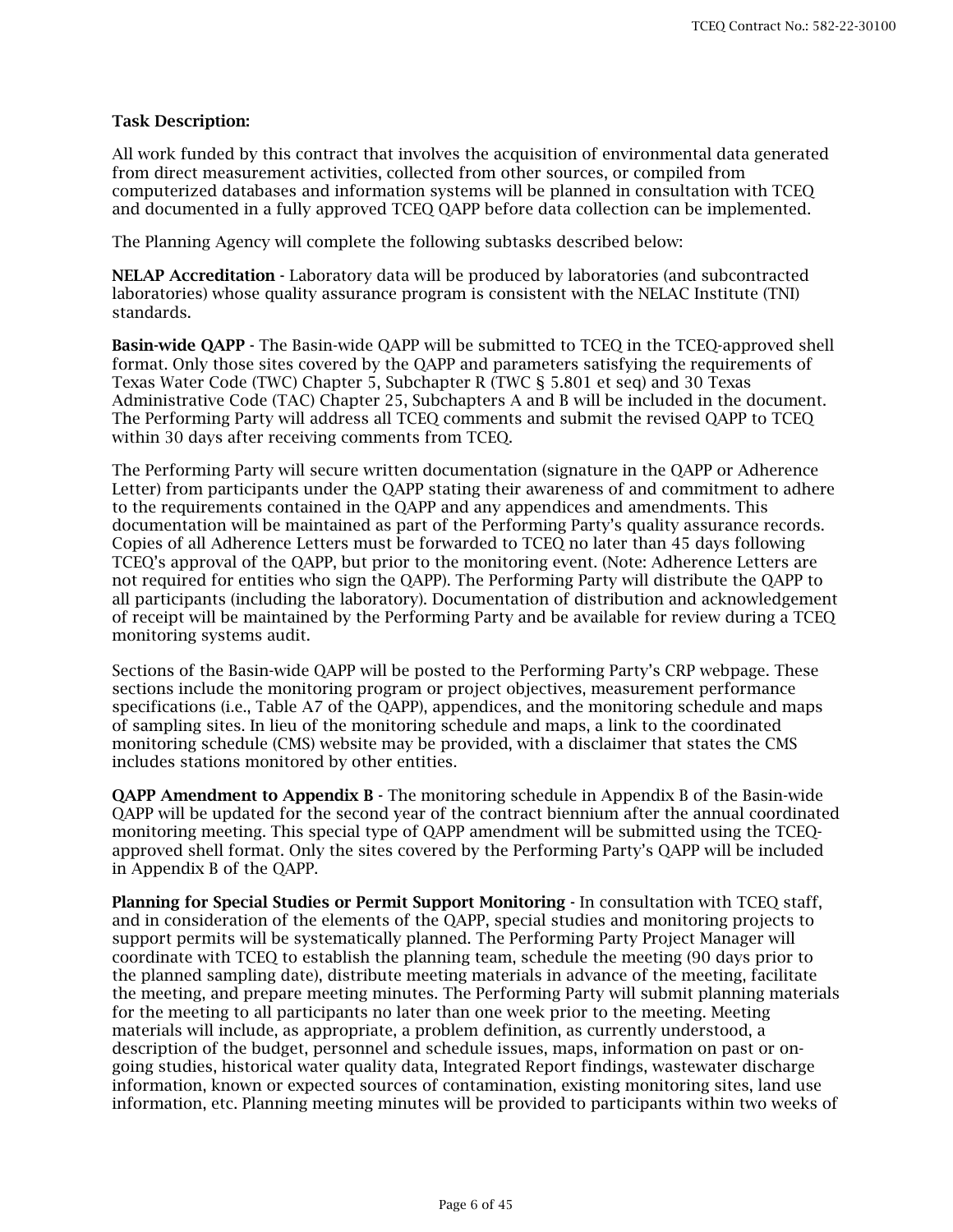the meeting. The information developed during the planning meeting will be incorporated into a QAPP appendix.

**OAPP Appendices -** Special studies and permit support monitoring projects that have different objectives than those described in the Basin-wide QAPP will be incorporated into the QAPP as appendices after they are thoroughly planned in consultation with TCEQ. The QAPP appendices will be written in the TCEQ-prescribed format and reference sections of the Basin-wide QAPP as appropriate, and otherwise address information unique to the project. Unique aspects of special projects include the problem definition, the task description, measurement performance specifications, sample design rationale, sampling methods requirements, etc. QAPP appendices will be sent to the TCEQ Project Manager. QAPP appendices for Special Studies or Permit Support Monitoring will be submitted to TCEQ no later than 30 days after the planning meeting using the TCEQ-approved shell format. The Performing Party will address TCEQ comments, modify the document, and submit the final QAPP appendix to the TCEQ Project Manager within 30 days of receipt of TCEQ comments.

QAPP Amendments and Revisions to Appendices - Changes in parameters, sampling or analytical procedures, project organization, and other items of an existing project necessitates an amendment to the QAPP and/or Revisions to Appendices. Amendments and Revisions to Appendices will be submitted electronically to the TCEQ Project Manager on an "as-needed" basis in the TCEQ-approved shell format for agency review. Upon approval, QAPP Amendments and Revisions to Appendices will be distributed to all personnel on the distribution list maintained by the Performing Party. Documentation of distribution and acknowledgement of receipt will be maintained by the Performing Party and be available for review during a TCEQ monitoring systems audit.

Project Oversight - The Performing Party will participate in monitoring systems audits and laboratory inspections by TCEQ.

The Performing Party will conduct oversight of sub-participants (including contractors and inkind participants) who conduct field monitoring under their basin QAPP. The Performing Party will perform monitoring systems audits on the Upper Colorado River Authority (UCRA), City of Austin, and the Performing Party's Environmental Laboratory Services field services staff once during the FY 2022-2023 cycle. A readiness review will be performed on new data providers prior to their inclusion in the QAPP.

Following the on-site assessment, the Performing Party will provide the audited organization with an audit report within 30 days. If no findings are made, the report will make this clear. Findings made during the audit will be documented in the audit report. Audit reports will contain references to written specifications, as defined in the QAPP or in a standard operating procedure (SOP). The audited organization will be asked to respond in writing to the report within 30 days. A copy of the audit report and the response will be submitted as a deliverable to the TCEQ Project Manager with the Progress Report no later than the quarter following the one in which the audit was conducted.

Corrective Action Reports - Issues that may affect data quality and availability will be tracked, addressed, and reported to TCEQ using the definitions and corrective action strategy laid out in the FY 2022-2023 CRP Guidance. The Performing Party must address deviations associated with sampling activities, chain-of-custody, analytical method requirements, quality control, and data management.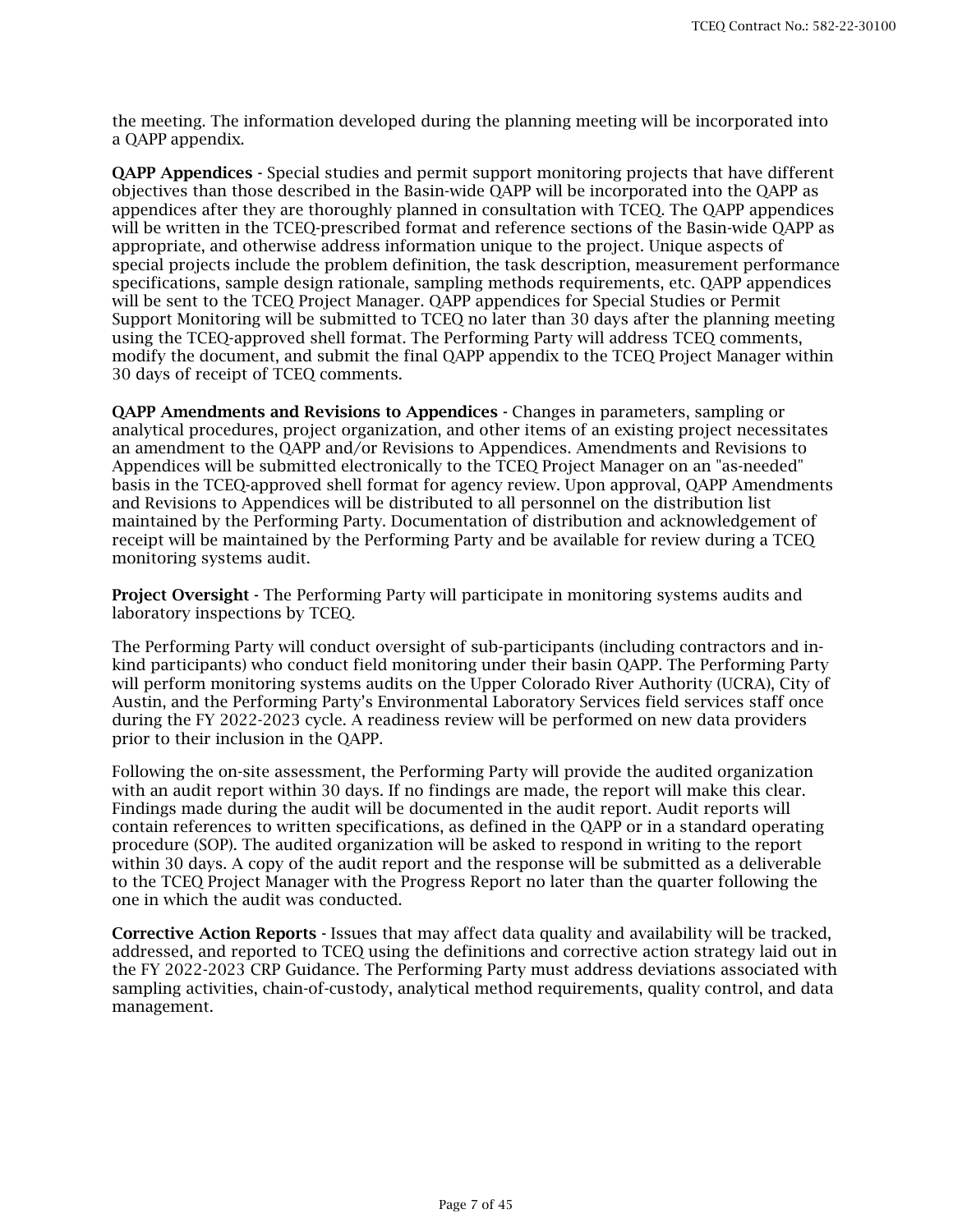### Deliverables and Due Dates:

### September 1, 2021 through August 31, 2022

- A. Basin-wide QAPP Receipt Acknowledgement and Adherence Letters (if applicable) October 15, 2021;
- B. Specified sections of the Basin-wide QAPP posted to the web page October 31, 2021;
- C. Draft QAPP Appendix B Amendment for FY 2023 monitoring June 1, 2022;
- D. Final QAPP Appendix B Amendment for FY 2023 monitoring August 1, 2022;
- E. Planning meetings for Special Studies or Permit Support Monitoring (if applicable) 90 days prior to the planned sampling date;
- F. Planning meeting minutes for Special Studies or Permit Support Monitoring (if applicable) - no later than two weeks after the planning meeting;
- G. Draft QAPP Appendices for Special Studies or Permit Support Monitoring (if applicable) - no later than 30 days after the planning meeting;
- H. Final QAPP Appendices for Special Studies or Permit Support Monitoring (if applicable) - no later than 30 days after the receipt of TCEQ comments;
- I. QAPP Amendments and Revisions to Appendices (if applicable) as needed;
- J. QAPP Appendix and Amendment Receipt Acknowledgement and Adherence Letters (if applicable) - no later than 45 days after TCEQ approval of the QAPP, but prior to the monitoring event;
- K. Participate in TCEQ monitoring systems audit(s) and response to comments (if applicable) - date planned in consultation with TCEQ;
- L. Conduct on-site oversight assessment of sub-participants, once during each project or once during contract cycle (if applicable) - to be scheduled;
- M. On-site project oversight report and response (if applicable) with the Progress Report no later than the quarter following the one in which the audit wasconducted; and
- N. Corrective action status report (if applicable) with subsequent Progress Report(s) until issue is resolved.

#### September 1, 2022 through August 31, 2023

- A. Draft FY 2024-2025 Basin-wide QAPP June 1, 2023;
- B. Final FY 2024-2025 QAPP August 1, 2023;
- C. Planning meetings for Special Studies or Permit Support Monitoring (if applicable) 90 days prior to the planned sampling date;
- D. Planning meeting minutes for Special Studies or Permit Support Monitoring (if applicable) - no later than two weeks after the planning meeting;
- E. Draft QAPP Appendices for Special Studies or Permit Support Monitoring (if applicable) - no later than 30 days after the planning meeting;
- F. Final QAPP Appendices for Special Studies or Permit Support Monitoring (if applicable) - no later than 30 days after the receipt of TCEQ comments;
- G. QAPP Amendments and Revisions to Appendices (if applicable) as needed;
- H. QAPP Appendix and Amendment Receipt Acknowledgement and Adherence Letters (if applicable) - no later than 45 days after TCEQ approval of the QAPP, but prior to the monitoring event;
- I. Participate in TCEQ monitoring systems audit(s) and response to comments (if applicable) - date planned in consultation with TCEQ;
- J. Conduct on-site oversight assessment of sub-participants, once during each project or once during contract cycle (if applicable) - August 1, 2022;
- K. On-site project oversight report and response (if applicable) August 31, 2022; and
- L. Corrective action status report (if applicable) with subsequent Progress Report(s) until issue is resolved.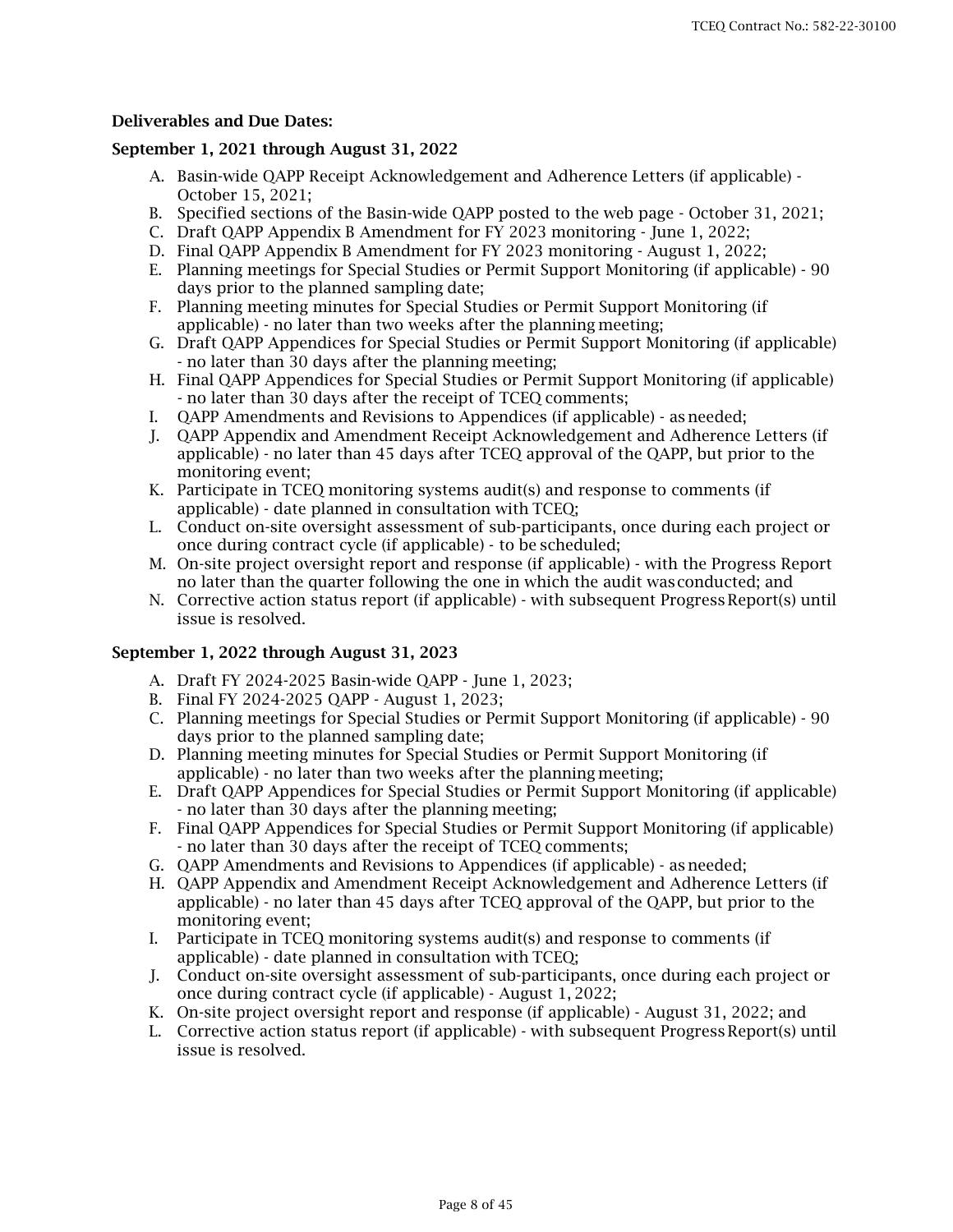## TASK 3: WATER QUALITY MONITORING

Objectives: Water quality monitoring will focus on the characterization of a variety of locations and conditions. This will include a combination of the following:

- planning and coordinating basin-wide monitoring;
- routine, regularly-scheduled monitoring to collect long-term information andsupport statewide assessment of water quality; and
- systematic, regularly-scheduled short-term monitoring to screen water bodies for issues.

### Task Description:

The Performing Party will monitor water quality in the Colorado River and tributaries downstream of O.H. Ivie Reservoir and coordinate with the UCRA to ensure sites are monitored upstream of O.H. Ivie Reservoir. Coordinated monitoring meetings will be held annually and the statewide coordinated monitoring schedule will be maintained.

The Performing Party will complete the following subtasks:

#### Monitoring Description –

### Performing Party Monitoring

The Performing Party will routinely monitor at least forty-four (44) sites in the Colorado River basin below O.H. Ivie Reservoir; thirty-five (35) sites will be sampled six (6) times per year, six (6) sites will be sampled quarterly, and one site will be sampled twice per year. Field data only will be collected from one site. The remainder of the sites will be analyzed for field, conventional, flow and bacteria parameters. Additional details about the monitoring activities conducted by the Performing Party are outlined in the Performing Party basin-wide QAPP.

#### UCRA Monitoring

In cooperation with the Upper Colorado River Authority (UCRA), the Performing Party will have at least thirty-two (32) sites in the Colorado River basin above O.H. Ivie Reservoir routinely monitored. Stream sites will be monitored quarterly for flow, conventional and field parameters, and bacteria. Reservoir sites will be monitored twice annually to include field and conventional parameters, bacteriological samples and elevation. Twenty-fourhour (24 hr.) diel monitoring will be done twice annually at three (3) sites, with one event during the index period and one event during the critical period. Additional details concerning the monitoring activities conducted by UCRA are outlined in the Performing Party basin wide QAPP.

Additional details concerning the monitoring activities conducted by unfunded data providers will be outlined in the Performing Party basin-wide QAPP.

In FY 2023, partners will monitor at a similar level of effort as in FY 2022. The actual number of sites, location, frequency, and parameters collected for FY 2023 will be based on priorities identified at the basin Water Quality Advisory Committee (WQAC) and Coordinated Monitoring meetings and included in the amended Appendix B schedule of the QAPP.

All monitoring will be completed in accordance with the Performing Party QAPP, the TCEQ Surface Water Quality Monitoring Procedures, Volume 1: Physical and Chemical Monitoring Methods (RG-415) and the TCEQ Surface Water Quality Monitoring Procedures, Volume 2: Methods for Collecting and Analyzing Biological Assemblage and Habitat Data (RG-416).

Coordinated Monitoring Meeting - The Performing Party will hold an annual coordinated monitoring meeting as described in the FY 2022-2023 CRP Guidance. Qualified monitoring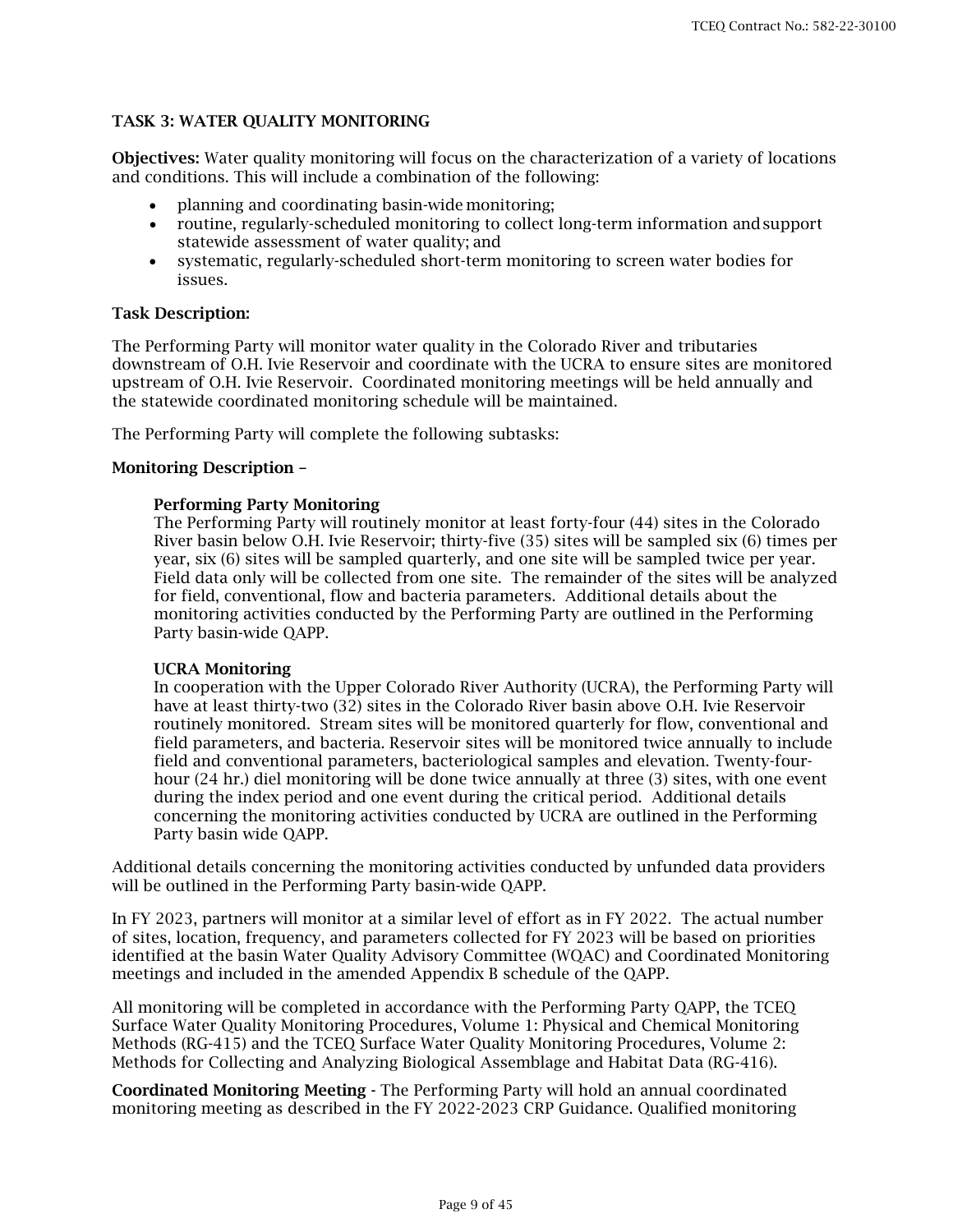organizations will be invited to attend the working meeting in which monitoring needs and purposes will be discussed segment by segment and station by station. Information from participants and stakeholders will be used to select stations and parameters that will enhance overall water quality monitoring coverage, eliminate duplication of effort, and address basin priorities. A summary of the changes to the monitoring schedule will be provided to the participants within two weeks of the meeting. Changes to the monitoring schedule will be entered into the statewide Coordinated Monitoring Schedule [\(http://cms.lcra.org\)](http://cms.lcra.org/) and communicated to meeting attendees. Changes to monitoring schedules that occur during the year will be entered into the Coordinated Monitoring Schedule and communicated to meeting attendees. All requirements related to meetings will be followed and required meetings will be conducted in-person or via TCEQ-approved virtual format.

The Performing Party will maintain the statewide Internet-based Coordinated Monitoring Schedule web site (CMS). The Performing Party will provide technical support to authorized users of the database by responding to calls, making changes to schedules, and adapting the web page as determined by the TCEQ Project Manager and the Performing Party Staff.

Progress Report - Each Progress Report will include all types of monitoring and indicate the number of sampling events and the types of monitoring conducted in the quarter.

### Deliverables and Due Dates:

#### September 1, 2021 through August 31, 2022

- A. Conduct water quality monitoring, summarize activities, and submit with Progress Report - December 15, 2021; March 15 and June 15, 2022;
- B. Coordinated Monitoring Meeting between March 15 and April 30, 2022;
- C. Coordinated Monitoring Meeting Summary of Changes within 2 weeks of the meeting; and
- D. Email notification that Coordinated Monitoring Schedule updates are complete May 31, 2022.

#### September 1, 2022 through August 31, 2023

- A. Conduct water quality monitoring, summarize activities, and submit with Progress Report - September 15 and December 15, 2022; March 15, June 15, and August 31, 2023;
- B. Coordinated Monitoring Meeting between March 15 and April 30, 2023;
- C. Coordinated Monitoring Meeting Summary of Changes within 2 weeks of the meeting; and
- D. Email notification that Coordinated Monitoring Schedule updates are complete May 31, 2023.

#### TASK 4: DATA MANAGEMENT

Objectives: To manage a quality-assured water quality monitoring database and submit data to TCEQ in the required format for inclusion in the Surface Water Quality Monitoring Information System (SWQMIS) database.

#### Task Description:

Surface water quality monitoring data files, including biological, special studies, and targeted monitoring data, as applicable, will be transferred to TCEQ in the correct format using the TCEQ file structure.

The Performing Party will complete the following subtasks: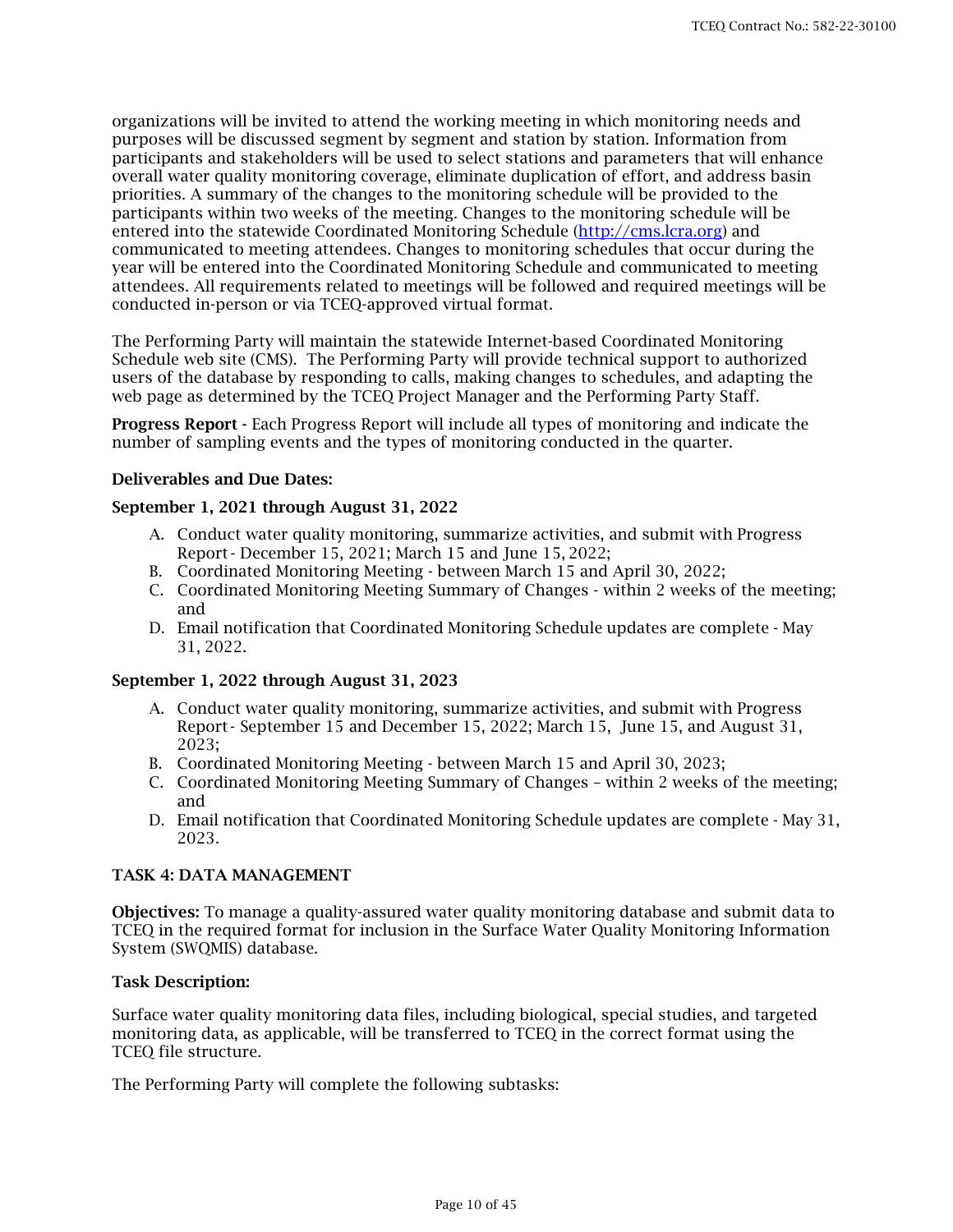The Performing Party will review each data set using the Data Review Checklist and the SWQMIS Data Loader. A Data Summary (including information on data completeness) and the SWQMIS Validator Report will be submitted with each data set. The Data Summary will contain basic identifying information about the data set, information regarding inconsistencies and errors identified during data verification and validation steps, and/or problems with data collection efforts.

The Performing Party will provide a summary of the status of data submittal progress in the second year of the biennium. The progress report will document the extent to which data collected through November 30, 2022 have been submitted to TCEQ. The report should summarize the status of data submittals for all data providers described in the Performing Party's basin-wide QAPP.

Data correction requests and station location requests will be submitted via SWQMIS, as needed.

Water quality data approved by TCEQ will be posted on the Performing Party's Web page at least two times per year, or a link may be provided to the TCEQ Surface Water Quality Web Reporting Tool at<http://www80.tceq.texas.gov/SwqmisPublic/public/default.htm> .

# Deliverables and Due Dates:

### September 1, 2021 through August 31, 2022

- A. Surface water quality monitoring data files, SWQMIS Validator Report, and Data Summary - December 1, 2021; March 1 and August 1, 2022; and
- B. Surface water quality monitoring data updates to web page or link to TCEQ's water quality data - February 1 and August 1, 2022.

### September 1, 2022 through August 31, 2023

- A. Surface water quality monitoring data files SWQMIS Validator Report, and Data Summary - December 1, 2022; March 1 and August 1, 2023;
- B. Surface water quality monitoring data updates posted to web page, or link to TCEQ's water quality data - February 1 and August 1, 2023; and
- C. Data submittal progress report March 1, 2023.

# TASK 5: DATA ANALYSIS AND REPORTING

Objectives: Conduct data analysis and develop reports that provide information to describe water quality and identify priority water quality issues for further investigation or action.

This work will:

- correlate watershed characteristics with water qualityconditions;
- highlight areas where water quality appears to be improving ordeclining;
- support and/or validate the findings of the Texas Integrated Report of Surface Water Quality;
- support planning of monitoring efforts;
- identify areas where nonpoint source management efforts may be applied; and
- provide information for stakeholders to discuss at WQAC meetings.

#### Task Description:

A water quality report for basins 14 and 15 will be developed each year using TCEQ guidelines outlined below and in the FY 2022-2023 CRP Guidance.

The Planning Agency will complete the following subtasks described below: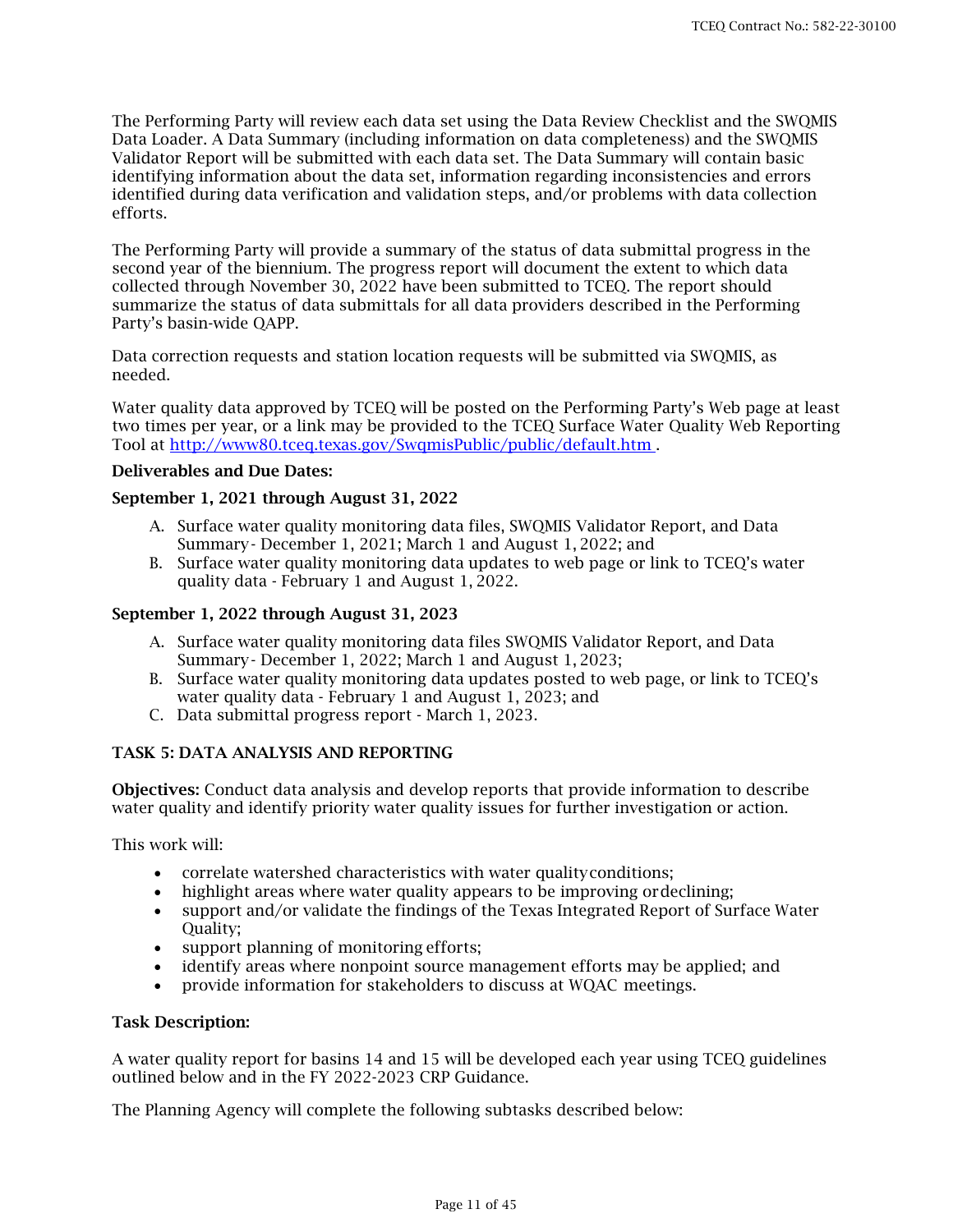Basin Highlights Report - The Performing Party may vary the content of the Basin Highlights Report to reduce repetition of information that does not change on an annual basis. The Basin Highlights Report will follow the version described below as detailed in the FY 2022-2023 CRP Guidance.

#### *The Standard Report*

- an overview of basin water quality monitoring describing each organization's participation;
- the top water quality issues in the basin for stakeholder prioritization and monitoring decisions;
- a description of water quality conditions for each segment/water body;
- a summary of findings from special studies;
- maps showing the location of sampling sites and water qualityissues;
- summary of WQAC and other public outreach activities;
- instructions on how to get involved in WQAC meetings, volunteer monitoring, and other opportunities for participation; and
- information on the CRP content featured on the Performing Party's webpage.

Electronic copies of the draft report and five copies of the final report will be provided to TCEQ. TCEQ will provide comments on the draft report and final approval will rest with TCEQ. The reports will be made available to WQAC Members and all basin stakeholders and will be posted on the Performing Party*'*s web page.

Basin Summary Report - The Basin Summary Report will follow the outline described in the FY 2022-2023 CRP Guidance. The report will include a comprehensive review of water quality for the entire basin, including:

- a description of the water quality conditions andissues;
- trend analysis of water quality by station and parameter;
- maps showing watershed characteristics, sampling stations, and water quality issues;
- a discussion of the watershed characteristics and their potential influence on water quality; and
- recommendations for water quality management strategies to correctidentified water quality problems and pollution sources.

A meeting between the Performing Party and TCEQ staff will be arranged prior to the commencement of substantial work on the report. The Performing Party will be prepared to discuss site selection for trend analysis, report content and layout, methodology for data review, and address other questions or suggestions for the report.

A pre-draft or watershed summary will be provided to the TCEQ Project Manager and must be approved prior to completing the first draft. The Basin Summary Report will be presented to the WQAC for review and comment. Resolution of comments will be coordinated with the public and TCEQ, if necessary. The Performing Party will provide an electronic copy of the draft report to TCEQ and TCEQ will provide comments; final approval of the report will rest with TCEQ. Five copies of the final report will be provided to TCEQ. The reports will be made available to WQAC members and all basin stakeholders and will be posted on the Performing Party*'s* web page. The final Basin Summary Report will be provided to the Texas Parks and Wildlife Department, Texas State Soil and Water Conservation Board, the governor, the lieutenant governor, and the speaker of the House of Representatives not later than the 90th day after the date the report is submitted to TCEQ.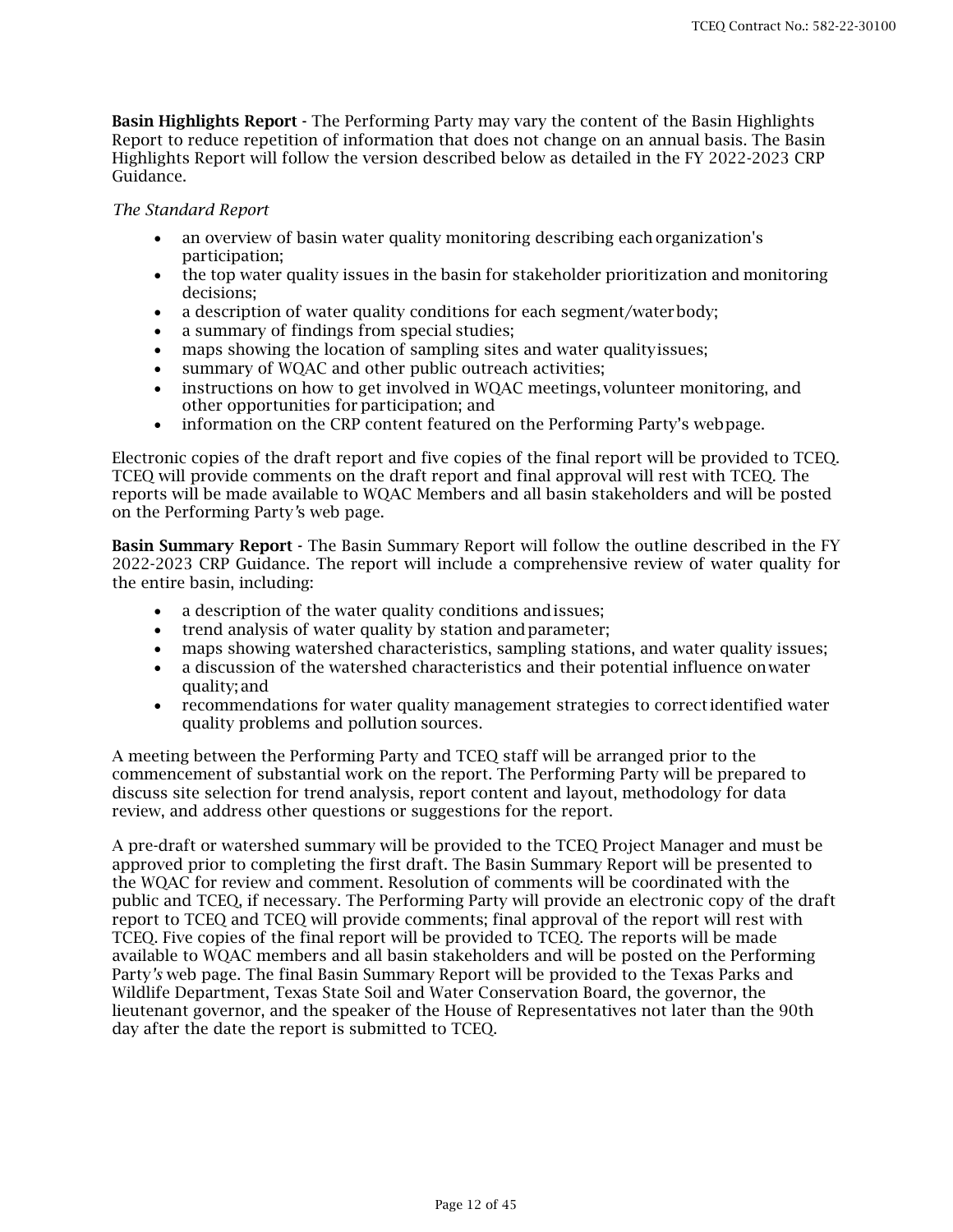## Deliverables and Due Dates:

### September 1, 2021 through August 31, 2022

- A. Draft Basin Highlights Report February 15, 2022;
- B. Final Basin Highlights Report May 15,2022; and
- C. Post Report to web page June 30, 2022.

# September 1, 2022 through August 31, 2023

- A. Preparation meeting for Basin Summary Report by November 15, 2022;
- B. Pre-Draft Watershed Summary December 15, 2022;
- C. Draft Basin Summary Report March 15, 2023;
- D. Final Basin Summary Report May 31, 2023; and
- E. Post Report to web page June 30, 2023.

### TASK 6: STAKEHOLDER PARTICIPATION AND PUBLIC OUTREACH

Objectives: Enhance and support participation of stakeholders in the development of water quality objectives and priorities for the basin, and CRP as a whole. Engage in education and outreach activities to enhance stakeholder knowledge and involvement.

The WQAC serves as the focus of public input and assists with:

- creation of specific, achievable water quality objectives and basin priorities;
- review and development of work plans and allocation of resources;
- review, development and approval of major reports;
- establishment of monitoring priorities and development of monitoring plans; and
- identification of priority problem areas and possible actions to address these problems and pollutant sources.

Stakeholders should be engaged through outreach and education activities that support the CRP goals. This can be accomplished by:

- providing several forums for citizens to contribute their ideas and concerns;
- participating in outreach and education activities to increase public awareness about water quality issues in the basin;
- communicating information on water quality issues so that priorities may be set considering local, regional, state, and federal needs; and
- providing opportunities for volunteer citizen monitoring of basin water bodies.

#### Task Description:

The Performing Party will engage Colorado River stakeholders by hosting annual WQAC meetings downstream of O.H. Ivie Reservoir. The Performing Party will coordinate with UCRA to host meetings upstream of O.H. Ivie Reservoir which will target stakeholders in the upper Colorado River and Concho River basins. The purpose of the meetings will be to educate the public about water quality and to receive input about local water quality concerns and CRP initiatives.

The Planning Agency will complete the following subtasks described below:

WQAC and Meetings - To sufficiently address the different interests, concerns, and priorities of each watershed, the Performing Party, in cooperation with UCRA, will work to ensure that their WQAC meetings include stakeholder volunteers from across the basin that represent the groups identified in the FY 2022-2023 CRP Guidance. If specified groups are not represented, efforts will be made to recruit representatives before the next scheduled meeting. To engage new members and increase participation, the Performing Party will take every opportunity to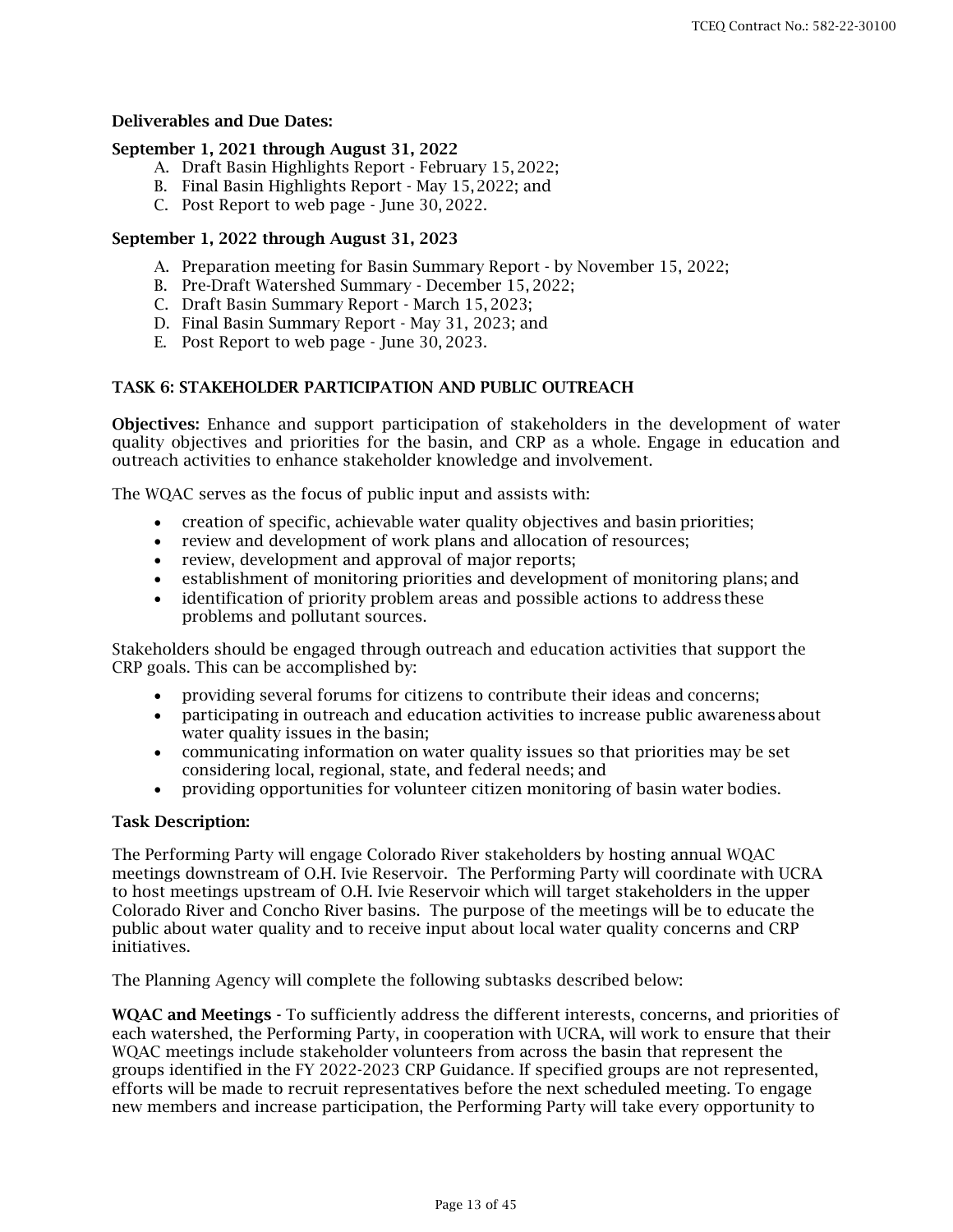promote the CRP and involvement in the WQAC.

To meet the goals and coordination requirements of the FY 2022-2023 CRP Guidance, the Performing Party, in cooperation with UCRA, will conduct two WQAC meetings each fiscal year; one in the upper basin (UCRA) and one in the lower basin (LCRA). Additional sub-committees or other public meetings may also be convened to help complete the requirements. All requirements related to meetings will be followed and required public meetings will be conducted in-person or via TCEQ-approved virtual formats.

The Performing Party, in cooperation with UCRA, will contact stakeholders at least 45 days in advance of meeting date(s) to encourage participation. A questionnaire, which will be sent to all interested stakeholders, will provide a list of proposed agenda topics, request confirmation of continued interest/participation in the WQAC, and request input on additional topics and potential stakeholders. Along with the priority agenda topics identified in the CRP Guidance, WQAC meetings will include additional topics of significant interest to stakeholders. A final meeting announcement and agenda will be made available at least 15 days prior to the meeting.

After each WQAC meeting, the Performing Party, in cooperation with UCRA, will ensure all stakeholder input, comments, decisions, and any other meeting decisions are addressed, where applicable. For all WQAC meetings, copies of meeting materials will be provided with the next Progress Report, and include: a copy of the meeting agenda, presentations, meeting minutes, and a list of attendees. WQAC meeting minutes will also be posted to the Performing Party's website and the posting of the meeting minutes will be documented in the Progress Report following the meeting.

Education and Outreach - For any public participation, outreach, or volunteer monitoring activities, a copy of the activities summary, materials produced or distributed by the Performing Party or UCRA, and a list of participants will be included in the subsequent Progress Report.

The Performing Party, in cooperation with UCRA, will develop, maintain, update, and report on their web page as specified in the FY 2022-2023 CRP Guidance. The web page will be reviewed on a quarterly basis to ensure that information and announcements remain current and relevant. The Performing Party will also include summaries of revisions to the web page in the corresponding quarterly Progress Report.

### Deliverables and Due Dates:

#### September 1, 2021 through August 31, 2022

- A. Document that web page meets outlined requirements December 15, 2021;
- B. Summarize web page updates and submit with quarterly Progress Report December 15, 2021; March 15 and June 15, 2022;
- C. Contact WQAC members with questionnaire, draft agenda topics andto confirm participation – a minimum of 45 days prior to WQAC meeting date;
- D. Final announcements and agenda for WQAC meetings a minimumof 15 days in advance of meeting;
- E. WQAC meeting number and dates as negotiated with TCEQ Project Manager;
- F. WQAC meeting materials with Progress Report following meeting;
- G. WQAC meeting minutes posted to the web page indicate in Progress Report following meeting; and
- H. Materials from education and outreach activities included with quarterly Progress Report - December 15, 2021; March 15 and June 15, 2022.

#### September 1, 2022 through August 31, 2023

A. Summarize web page updates and submit with quarterly Progress Report– September